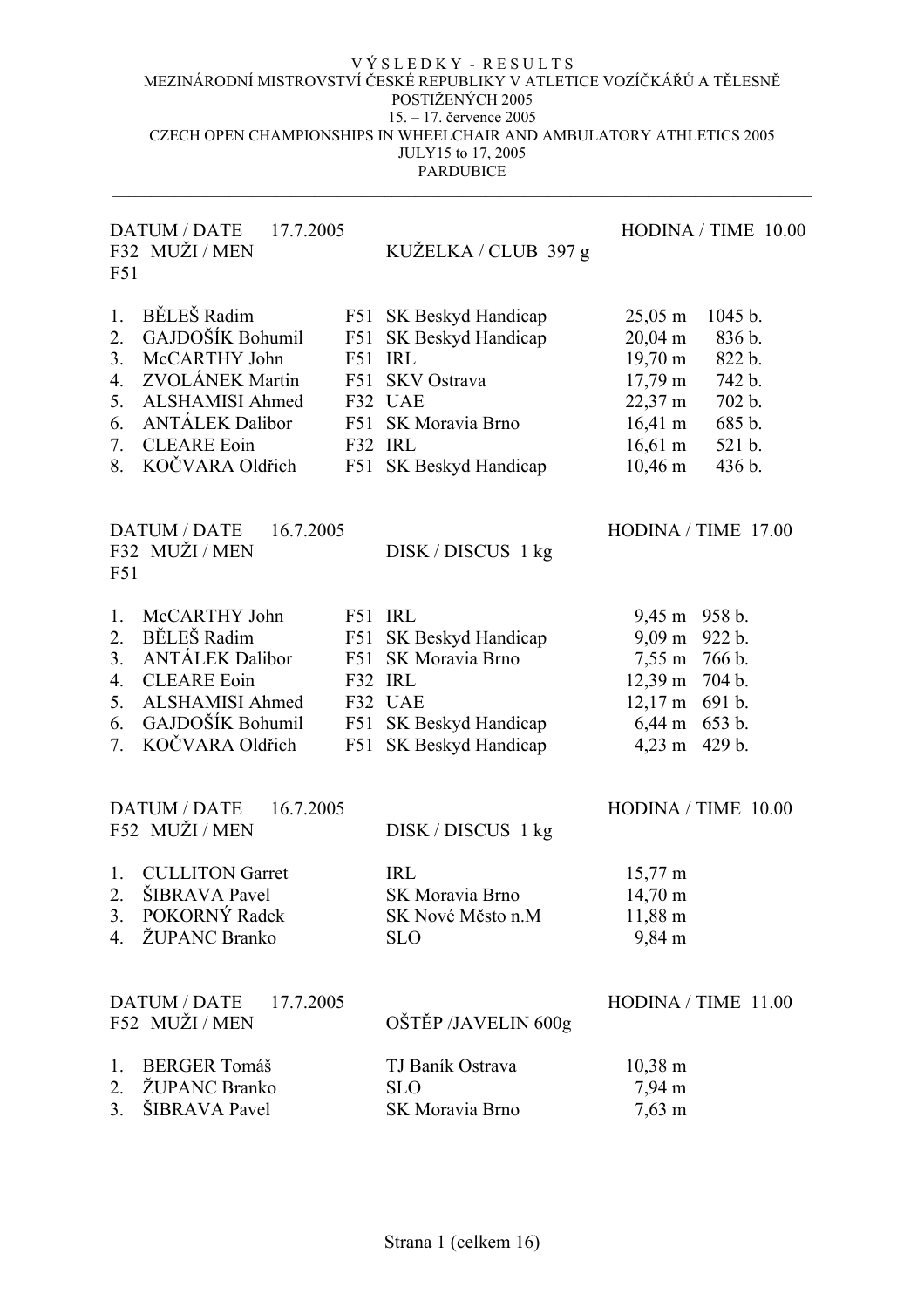| DATUM / DATE<br>16.7.2005<br>F52 MUŽI / MEN                                                                                                                                                                                                                         | KOULE / SHOT PUT 2 kg                                                                                                                             | HODINA / TIME 12.00                                                                                                                                                                     |
|---------------------------------------------------------------------------------------------------------------------------------------------------------------------------------------------------------------------------------------------------------------------|---------------------------------------------------------------------------------------------------------------------------------------------------|-----------------------------------------------------------------------------------------------------------------------------------------------------------------------------------------|
| <b>CULLITON Garret</b><br>1.<br>2.<br><b>BERGER Tomáš</b><br>ŠIBRAVA Pavel<br>3.<br><b>ŽUPANC Branko</b><br>4.                                                                                                                                                      | <b>IRL</b><br>TJ Baník Ostrava<br>SK Moravia Brno<br><b>SLO</b>                                                                                   | $7,15 \; \text{m}$<br>$6,43 \; \text{m}$<br>$6,30 \; \rm{m}$<br>5,39 m                                                                                                                  |
| <b>DATUM / DATE</b><br>16.7.2005<br>MUŽI / MEN<br>F33<br>F34<br>F53                                                                                                                                                                                                 | DISK / DISCUS 1 kg                                                                                                                                | HODINA / TIME 17.00                                                                                                                                                                     |
| 1.<br>BIN DABBAS Mohamed F34 UAE<br>2.<br>MANSOUR Mohammed F33 UAE<br>KISÝ Aleš<br>3.<br>4.<br>MASSOD Andulla K.<br>5.<br><b>ALSHAMISI Faisal</b><br>6.<br>ALI JUMA Salem<br>7.<br><b>PLANK Henrik</b><br>8.<br>ALAHBABI Andulla<br><b>JUŘICA Petr</b><br>9.<br>10. | F53 Hvězda SKP Pardubice<br>F34 UAE<br>F33 UAE<br>F33 UAE<br>F53 SLO<br>F53 UAE<br>F53 SK Moravia Brno<br>KAMARÁD Zbyněk F34 Hvězda SKP Pardubice | 33,94 m 916 b.<br>19,24 m 695 b.<br>16,35 m 678 b.<br>21,36 m 577 b.<br>15,38 m 555 b.<br>15,65 m 565 b.<br>13,41 m 556 b.<br>$9,38 \text{ m}$ 389 b.<br>8,59 m 356 b.<br>7,83 m 211 b. |
| DATUM / DATE 17.7.2005<br>F53 MUŽI/MEN                                                                                                                                                                                                                              | OŠTĚP /JAVELIN 600g                                                                                                                               | HODINA / TIME 12.00                                                                                                                                                                     |
| 1. KISÝ Aleš<br><b>GRLIC Zdravko</b><br>2.<br>3.<br><b>PLANK Henrik</b><br>NICHOLSON Ciaran<br>4.<br><b>JUŘICA</b> Petr<br>5.<br>ALAHBABI Abdulla<br>6.                                                                                                             | Hvězda SKP Pardubice<br><b>SLO</b><br><b>SLO</b><br><b>IRL</b><br>SK Moravia Brno<br><b>UAE</b>                                                   | $14,17 \text{ m}$<br>$12,80 \text{ m}$<br>$12,57 \text{ m}$<br>$9,83 \; \mathrm{m}$<br>8,27 m<br>$6,75 \; \rm{m}$                                                                       |
| <b>DATUM / DATE</b><br>17.7.2005<br>F33 MUŽI/MEN<br>F34                                                                                                                                                                                                             | OŠTĚP /JAVELIN 600g                                                                                                                               | HODINA / TIME 12.00                                                                                                                                                                     |
| <b>ALSHAMISI Faisal</b><br>$\mathbf{L}$<br>KAMARÁD Zbyněk<br>2.                                                                                                                                                                                                     | F33 UAE<br>F34 Hvězda SKP Pardubice                                                                                                               | $11,50 \text{ m}$ 436 b.<br>8,31 m 245 b.                                                                                                                                               |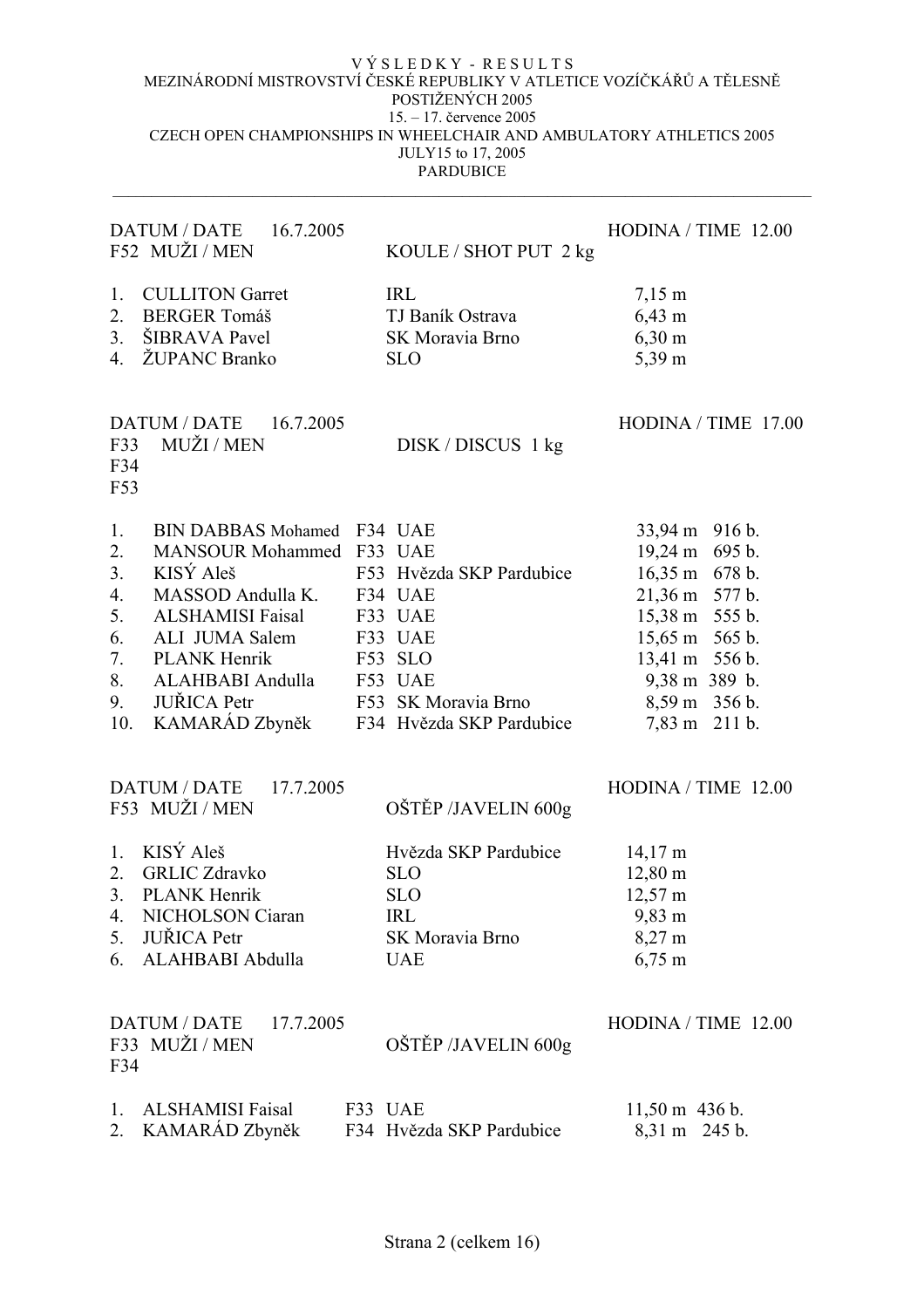| F33<br>F34<br>F53                                                            | DATUM / DATE 16.7.2005<br>F32 MUŽI / MEN                                                                                                                                                                                                               | KOULE / SHOT PUT 2 kg<br>KOULE / SHOT PUT 3 kg<br>KOULE / SHOT PUT 4 kg<br>KOULE / SHOT PUT 3 kg                                                               | HODINA / TIME 11.00                                                                                                                                                                                          |
|------------------------------------------------------------------------------|--------------------------------------------------------------------------------------------------------------------------------------------------------------------------------------------------------------------------------------------------------|----------------------------------------------------------------------------------------------------------------------------------------------------------------|--------------------------------------------------------------------------------------------------------------------------------------------------------------------------------------------------------------|
| 1.<br>2.<br>3 <sub>1</sub><br>4.<br>5.<br>6.<br>7.<br>8.<br>9.<br>10.<br>11. | MASSOD Andulla K. F34 UAE<br>KISÝ Aleš<br><b>BIN DABBAS Mohamed</b><br><b>ALSHAMISI Ahmed</b><br><b>GRLIC Zdravko</b><br><b>ALSHAMISI Faisal</b><br><b>CLEARE</b> Eoin<br>NICHOLSON Ciaran<br><b>JUŘICA</b> Petr<br>KAMARÁD Zbyněk<br>ALAHBABI Andulla | F53 Hvězda SKP Pardubice<br>F34 UAE<br>F32 UAE<br>F53 SLO<br>F33 UAE<br>F32 IRL<br>F53 IRL<br>F53 SK Moravia Brno<br>F33 Hvězda SKP Pardubice<br>F53 UAE       | $10,29 \text{ m}$ 953 b.<br>7,04 m 848 b.<br>9,00 m 834 b.<br>5,44 m 747 b.<br>5,83 m 702 b.<br>6,55 m 651 b.<br>4,59 m 630 b.<br>4,51 m 543 b.<br>$4,20 \text{ m}$ 506 b.<br>4,85 m 482 b.<br>2,91 m 351 b. |
|                                                                              | <b>DATUM / DATE</b><br>16.7.2005<br>F54 MUŽI / MEN                                                                                                                                                                                                     | DISK / DISCUS 1 kg                                                                                                                                             | $HODINA / TIME$ 10.00                                                                                                                                                                                        |
| 1.<br>2.<br>3.<br>4.<br>5.<br>6.<br>7.<br>8.<br>9.                           | PÜRGL František<br>MITROVIČ Draženko<br>ALMUHARI Theban<br>RADUKIČ Zoran<br>KOLSKÝ Jiří<br>BRKIČ Jovica<br><b>BLÁHA</b> Milan<br>PEŠEK Vladislav<br>NICHOLSON Ciaran                                                                                   | CZPS Č. Budějovice<br><b>SCG</b><br><b>UAE</b><br><b>SCG</b><br>Hvězda SKP Pardubice<br><b>SCG</b><br>Hvězda SKP Pardubice<br><b>SKV</b> Liberec<br><b>IRL</b> | $24,27 \text{ m}$<br>22,23 m<br>21,83 m<br>$21,80 \; \text{m}$<br>20,53 m<br>$20,12 \; \text{m}$<br>19,67 m<br>18,47 m<br>13,20 m                                                                            |
|                                                                              | <b>DATUM / DATE</b><br>17.7.2005<br>F54 MUŽI / MEN                                                                                                                                                                                                     | OŠTĚP / JAVELIN 600 g                                                                                                                                          | HODINA / TIME 10.00                                                                                                                                                                                          |
| 1.<br>2.<br>3.<br>4.<br>5.<br>6.                                             | RADUKIČ Zoran<br><b>BLÁHA</b> Milan<br>MITROVIČ Draženko<br>BRKIČ Jovica<br>ŠINDELÁŘ František<br>KOLSKÝ Jiří                                                                                                                                          | <b>SCG</b><br>Hvězda SKP Pardubice<br><b>SCG</b><br><b>SCG</b><br>Hvězda SKP Pardubice<br>Hvězda SKP Pardubice                                                 | $20,33 \; \text{m}$<br>$17,07 \text{ m}$<br>$16,55 \; \text{m}$<br>15,47 m<br>14,31 m<br>$12,04 \text{ m}$                                                                                                   |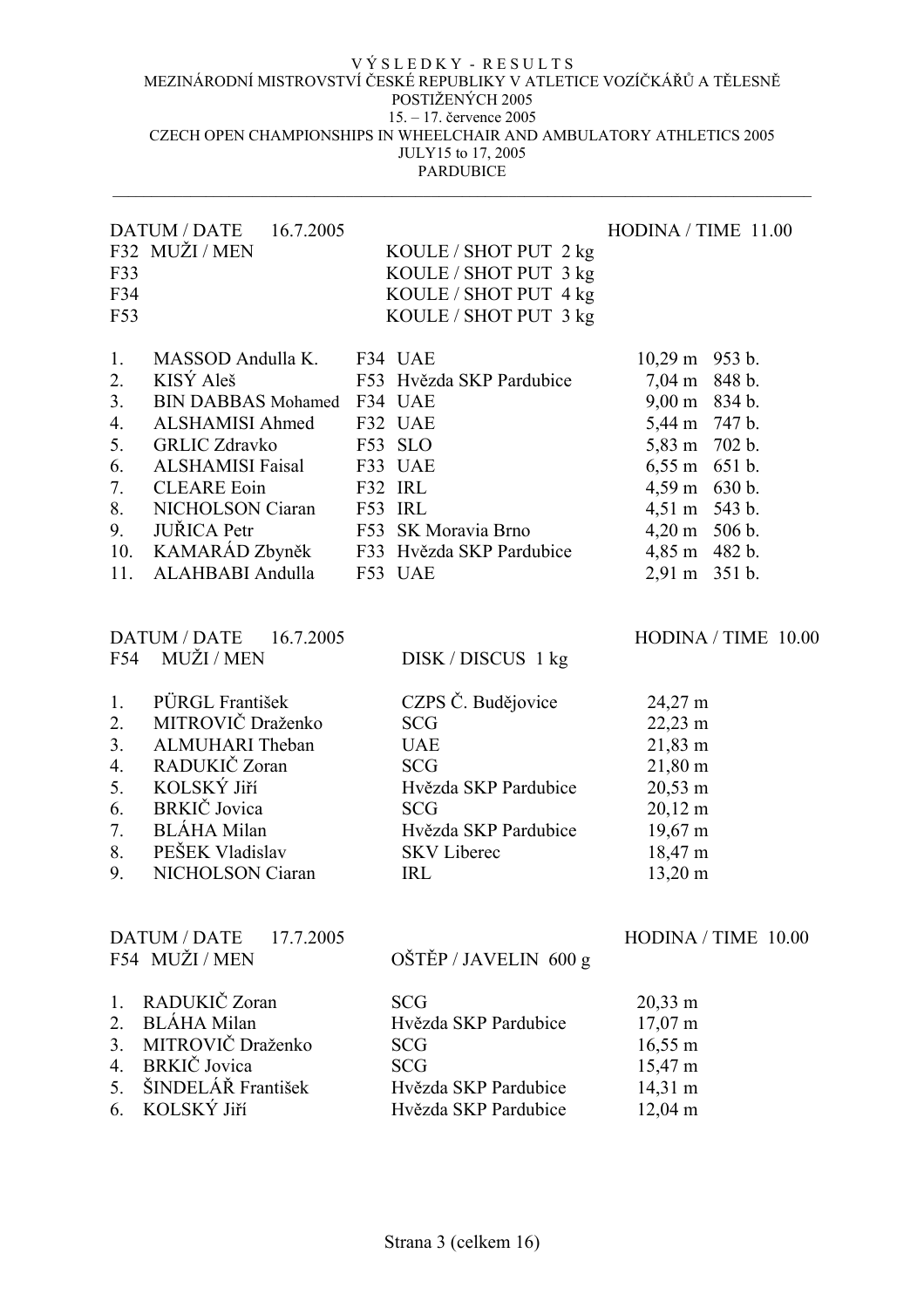| $9,16 \text{ m}$<br>7,94 m<br>$7,71 \text{ m}$<br>$6,17 \; \mathrm{m}$<br>$6,05 \; \rm{m}$<br>5,84 m<br>5,54 m                                                       |
|----------------------------------------------------------------------------------------------------------------------------------------------------------------------|
|                                                                                                                                                                      |
| HODINA / TIME 10.00                                                                                                                                                  |
| 35,42 m<br>33,62 m<br>31,16 m<br>28,47 m<br>22,43 m<br>$16,06 \text{ m}$<br>$14,05 \; \text{m}$<br>$(13,39 \text{ m})$<br>$14,05 \; \text{m}$<br>$(12,96 \text{ m})$ |
| HODINA / TIME 12.00                                                                                                                                                  |
| 21,34 m<br>$21,08 \text{ m}$<br>18,98 m<br>$17,05 \; \text{m}$<br>$16,67 \text{ m}$<br>$15,75 \text{ m}$<br>$15,27 \text{ m}$<br>13,60 m                             |
| 13,48 m                                                                                                                                                              |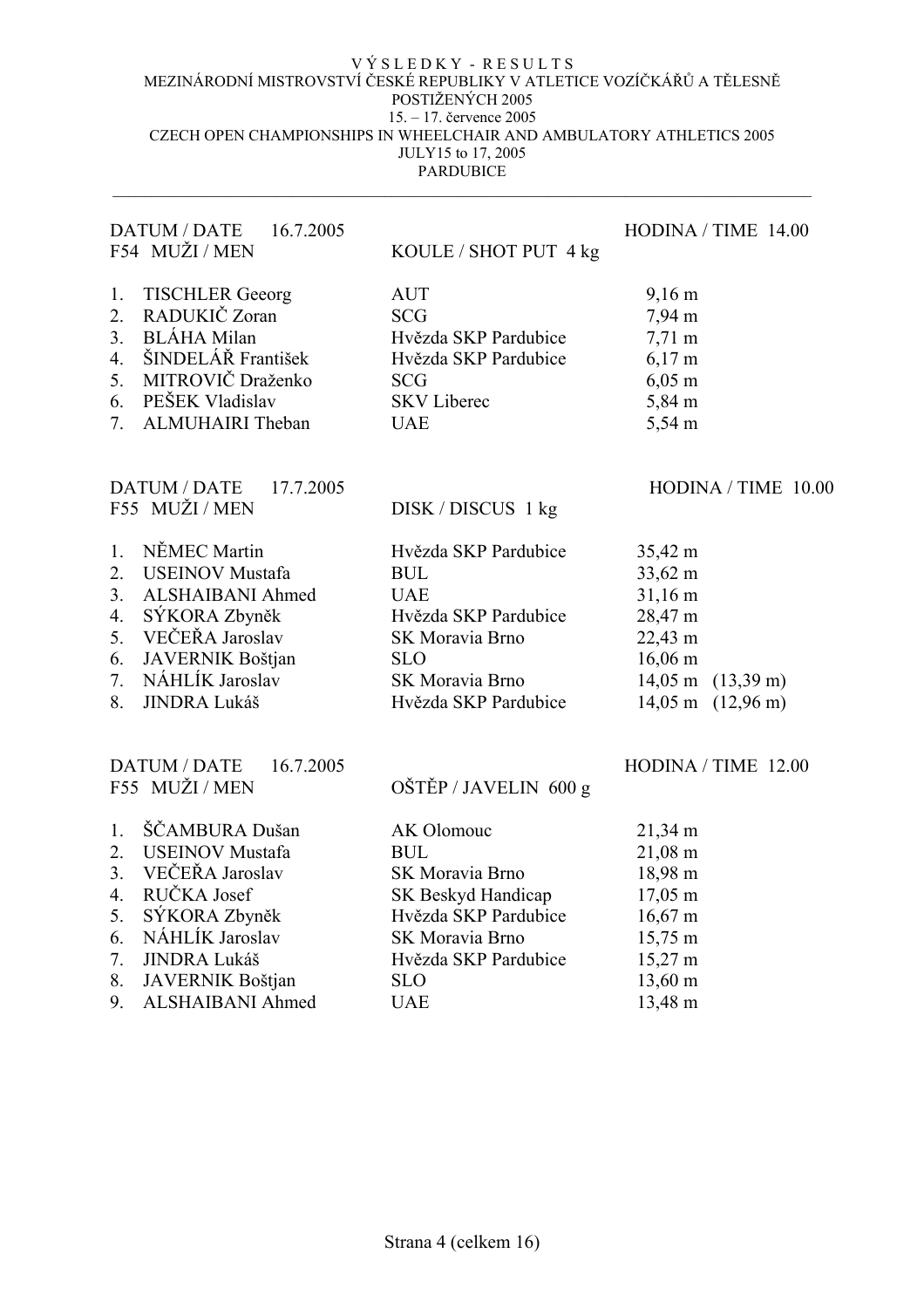| <b>DATUM / DATE</b><br>16.7.2005<br>F55 MUŽI / MEN                                                                                                                                                                 |                                                                                                                                                                                  | HODINA / TIME 17.00                                                                                                       |
|--------------------------------------------------------------------------------------------------------------------------------------------------------------------------------------------------------------------|----------------------------------------------------------------------------------------------------------------------------------------------------------------------------------|---------------------------------------------------------------------------------------------------------------------------|
| NĚMEC Martin<br>1.<br>2.<br><b>USEINOV Mustafa</b><br>ŠČAMBURA Dušan<br>3 <sub>1</sub><br>4.<br>SÝKORA Zbyněk<br>VEČEŘA Jaroslav<br>5.<br>RUČKA Josef<br>6.<br>7.<br>ALSHAIBANI Ahmed<br>8.<br><b>JINDRA Lukáš</b> | KOULE / SHOT PUT 4 kg<br>Hvězda SKP Pardubice<br><b>BUL</b><br>AK Olomouc<br>Hvězda SKP Pardubice<br>SK Moravia Brno<br>SK Beskyd Handicap<br><b>UAE</b><br>Hvězda SKP Pardubice | $11,44 \text{ m}$<br>8,78 m<br>8,64 m<br>7,55 m<br>$6,91 \text{ m}$<br>$6,80 \; \rm{m}$<br>$6,70 \; \mathrm{m}$<br>5,81 m |
| DATUM / DATE<br>16.7.2005<br>F56 MUŽI / MEN                                                                                                                                                                        | DISK / DISCUS 1 kg                                                                                                                                                               | HODINA / TIME 14.00                                                                                                       |
| ŠPERK Miroslav<br>1.<br>ŠTIAK Josef<br>2.<br>DANKO Štefan<br>3.<br>OBOŘIL Vladimír<br>4.<br><b>BOYLE Jamie</b><br>5.<br><b>WALL Seamus</b><br>6.<br>MACÍČEK Libor<br>7.                                            | Hvězda SKP Pardubice<br>CZPS Č. Budějovice<br>SK Nové Město n. M.<br>Hvězda SKP Pardubice<br><b>IRL</b><br><b>IRL</b><br>SK Moravia Brno                                         | $36,54 \text{ m}$<br>30,99 m<br>24,77 m<br>23,73 m<br>$23,15 \text{ m}$<br>21,99 m<br>17,35 m                             |
| <b>DATUM / DATE</b><br>16.7.2005<br>F56 MUŽI / MEN                                                                                                                                                                 | OŠTĚP / JAVELIN 600 g                                                                                                                                                            | HODINA / TIME 10.00                                                                                                       |
| ŠTIAK Josef<br>1.<br>DANKO Štefan<br>2.<br>VAŠKO Adrian<br>3 <sub>1</sub><br>ŠPERK Miroslav<br>4.<br>MACÍČEK Libor<br>5.<br>OBOŘIL Vladimír<br>6.<br>7.<br><b>BOYLE Jamie</b>                                      | CZPS Č. Budějovice<br>SK Nové Město n. M.<br><b>SVK</b><br>Hvězda SKP Pardubice<br>SK Moravia Brno<br>Hvězda SKP Pardubice<br><b>IRL</b>                                         | 29,23 m<br>20,93 m<br>19,07 m<br>17,52 m<br>$15,19 \text{ m}$<br>14,72 m<br>14,06 m                                       |
| 8.<br><b>WALL Seamus</b>                                                                                                                                                                                           | <b>IRL</b>                                                                                                                                                                       | $13,71 \text{ m}$                                                                                                         |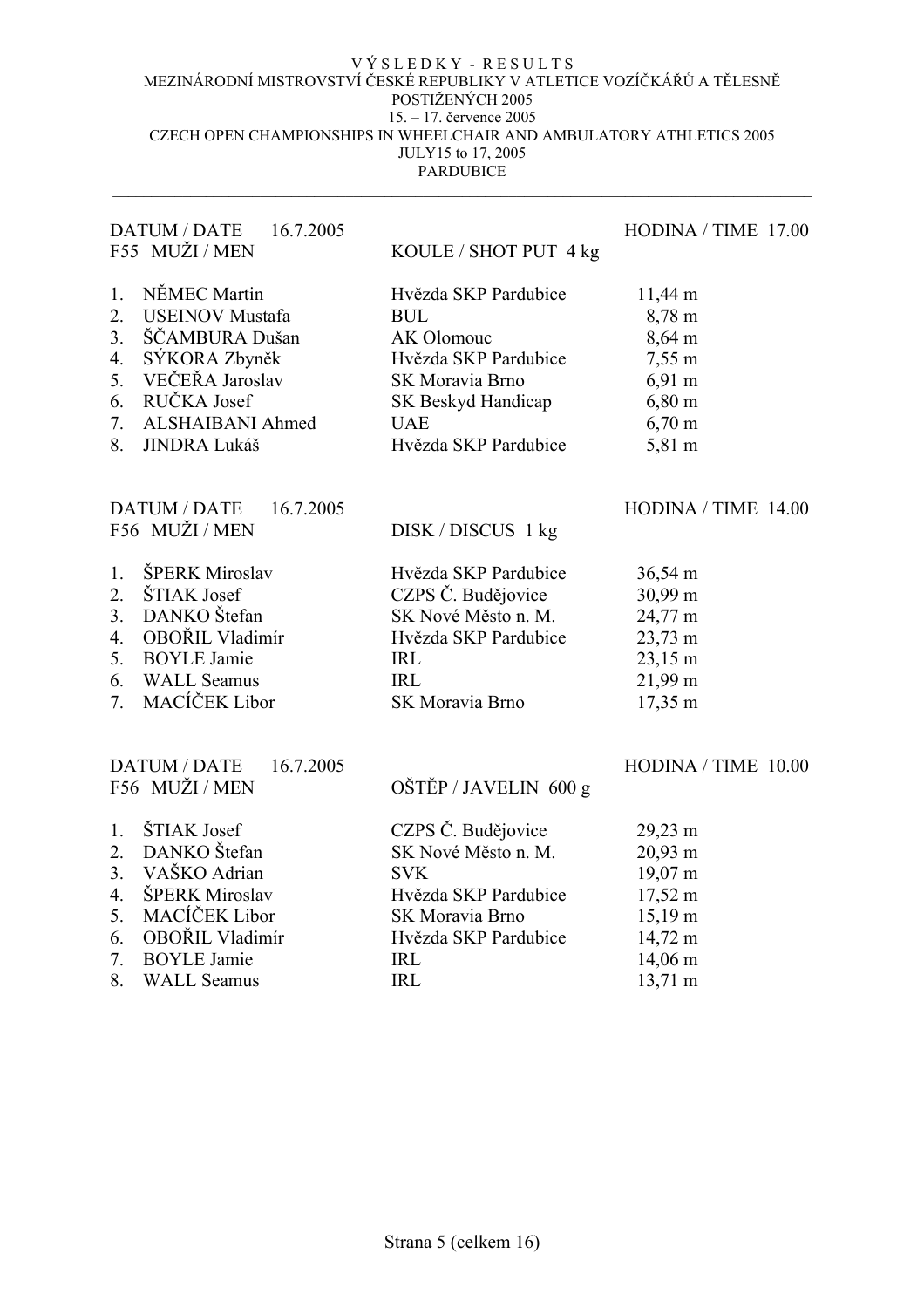|                                        | DATUM / DATE 17.7.2005<br>F56 MUŽI / MEN                                                                                                                               |     | KOULE / SHOT PUT 4 kg                                                                                                          | HODINA / TIME 10.00                                                                                                                                                                                             |
|----------------------------------------|------------------------------------------------------------------------------------------------------------------------------------------------------------------------|-----|--------------------------------------------------------------------------------------------------------------------------------|-----------------------------------------------------------------------------------------------------------------------------------------------------------------------------------------------------------------|
| 1.<br>2.<br>3 <sub>1</sub><br>6.       | ŠTIAK Josef<br>VAŠKO Adrian<br>ŠPERK Miroslav<br>4. BOYLE Jamie<br>5. DANKO Štefan<br>MACÍČEK Libor<br>7. WALL Seamus                                                  |     | CZPS Č. Budějovice<br><b>SVK</b><br>Hvězda SKP Pardubice<br><b>IRL</b><br>SK Nové Město n. M.<br>SK Moravia Brno<br><b>IRL</b> | ČR<br>$9,61 \text{ m}$<br>8,31 m<br>$7,75 \; \text{m}$<br>$7,51 \text{ m}$<br>$6,94 \text{ m}$<br>$6,55 \; \mathrm{m}$<br>$6,11 \text{ m}$                                                                      |
| F58                                    | DATUM / DATE 16.7.2005<br>F57 MUŽI / MEN                                                                                                                               |     | DISK / DISCUS 1 kg                                                                                                             | HODINA / TIME 17.00                                                                                                                                                                                             |
| $1_{\cdot}$<br>2.<br>3 <sub>1</sub>    | POHLMANN Rostislav F57 SK Hobit Brno<br>FILIPOVIČ Marek<br><b>SHIAMMAS Marios</b>                                                                                      |     | F58 SVK<br>F58 CYP                                                                                                             | $43,17 \text{ m}$ 920 b.<br>31,61 m 590 b.<br>27,58 m 515 b.                                                                                                                                                    |
| F58                                    | DATUM / DATE 16.7.2005<br>F57 MUŽI / MEN                                                                                                                               |     | OŠTĚP / JAVELIN 600 g                                                                                                          | HODINA / TIME 12.00                                                                                                                                                                                             |
| 1.<br>4.                               | POHLMANN Rostislav F57 SK Hobit Brno<br>2. HUŤKA Julius<br>3. FILIPOVIČ Marek<br><b>HAVELKA</b> Michal                                                                 |     | F57 SVK<br>F58 SVK<br>F58 CZPS Č. Budějovice                                                                                   | 36,92 m 926 b.<br>35,25 m 884 b.<br>31,81 m 651 b.<br>27,32 m 559 b.                                                                                                                                            |
| F58                                    | DATUM / DATE<br>17.7.2005<br>F57 MUŽI / MEN                                                                                                                            |     | KOULE / SHOT PUT 4 kg                                                                                                          | HODINA / TIME 11.00                                                                                                                                                                                             |
| 1.<br>2.<br>3.<br>4.<br>5.<br>6.<br>7. | HUŤKA Julius<br><b>McCARTHY James</b><br>FILIPOVIČ Marek<br><b>SIAMMAS Marios</b><br><b>HAVELKA</b> Michal<br><b>ABDULHABIB Belooshi</b><br><b>BADIR Abbas Yasseen</b> | F57 | F57 SVK<br>IRL<br>F58 SVK<br>F58 CYP<br>F58 CZPS Č. Budějovice<br>F57 UAE<br>F58 UAE                                           | $11,85 \; \text{m}$<br>874 b.<br>$10,65 \; \text{m}$<br>785 b.<br>$10,73 \; \text{m}$<br>742 b.<br>7,95 m<br>550 b.<br>$7,66 \; \text{m}$<br>530 b.<br>$6,05 \; \rm{m}$<br>446 b.<br>$6,32 \; \rm{m}$<br>437 b. |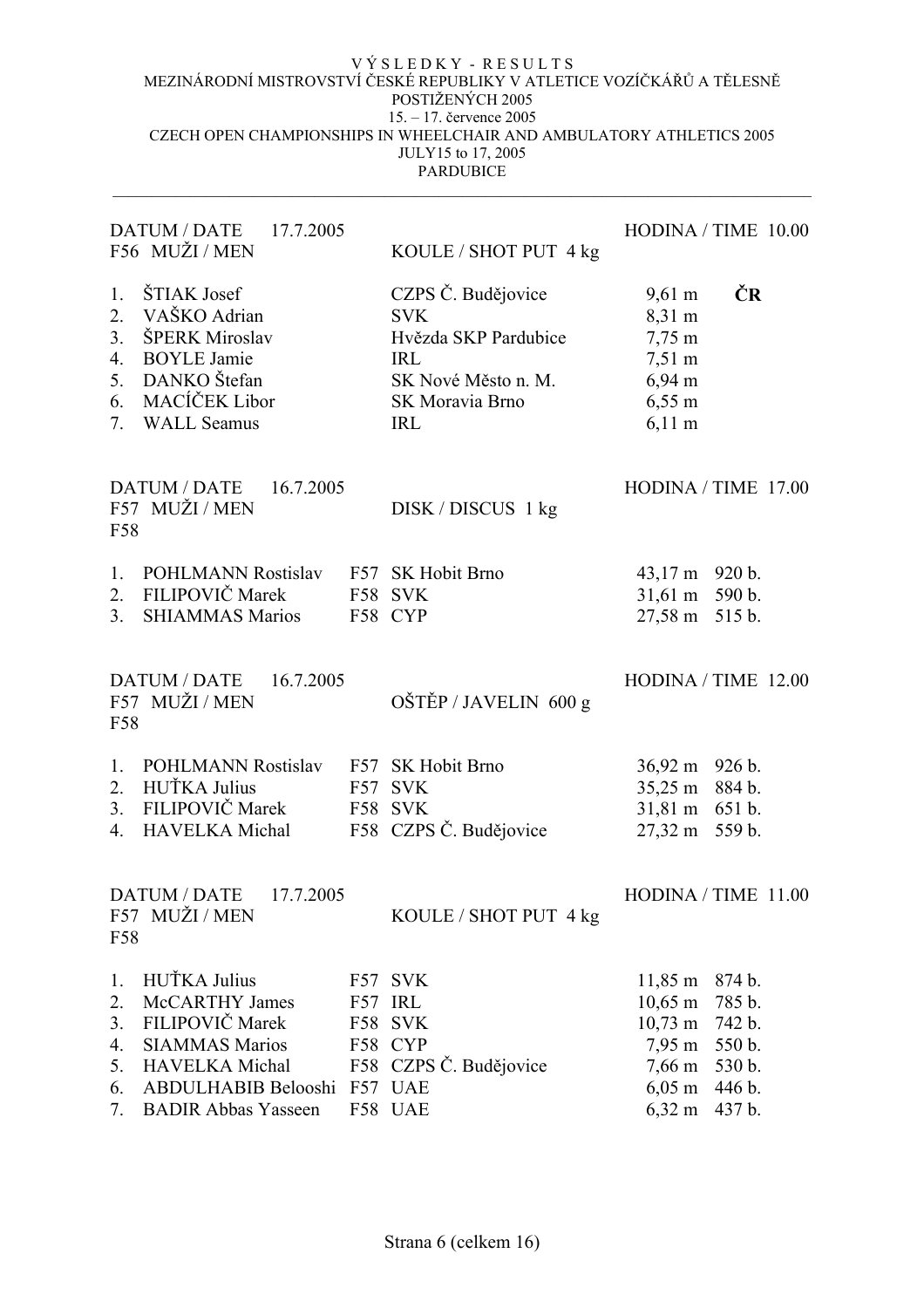| F54<br>F55<br>F56<br>F57<br><b>F58</b>       | DATUM / DATE<br>17.7.2005<br>F53 ŽENY / WOMEN                                                                                                                                              |     | $DISK / DISCUS$ 1 kg                                                                                                 |                                                                                                                                                      | HODINA / TIME 12.00                                                          |    |
|----------------------------------------------|--------------------------------------------------------------------------------------------------------------------------------------------------------------------------------------------|-----|----------------------------------------------------------------------------------------------------------------------|------------------------------------------------------------------------------------------------------------------------------------------------------|------------------------------------------------------------------------------|----|
| 1.<br>2.<br>3.<br>4.<br>5.<br>6.<br>7.<br>8. | <b>EVENA</b> Stela<br>KOLEVA Ivanka<br><b>BARRY</b> Orla<br><b>MAJCEN</b> Tatjana<br>FESSLOVÁ Jana<br><b>TALLON Rosemary</b><br><b>KRAYCHEVA Galina</b><br>TÁBORSKÁ Eva                    |     | F58 BUL<br>F57 BUL<br>F57 IRL<br>F54 SLO<br>F55 CZPS Č. Budějovice<br>F53 IRL<br>F56 BUL<br>F55 Hvězda SKP Pardubice | 30,90 m<br>24,62 m<br>22,88 m<br>14,08 m<br>$20,21 \text{ m}$<br>$9,27 \text{ m}$<br>13,28 m<br>5,91 m                                               | 983 b.<br>946 b.<br>879 b.<br>835 b.<br>776 b.<br>638 b.<br>510 b.<br>227 b. | ČR |
| F54<br>F55<br>F56<br>F57                     | <b>DATUM / DATE</b><br>16.7.2005<br>F53 ŽENY / WOMEN                                                                                                                                       |     | OŠTĚP / JAVELIN 600 g                                                                                                |                                                                                                                                                      | HODINA / TIME 14.00                                                          |    |
| 1.<br>2.<br>3.<br>4.<br>5.<br>6.<br>7.<br>8. | <b>TALLON Rosemary</b><br><b>MAJCEN</b> Tatjana<br>KOLEVA Ivanka<br><b>KACANU Eva</b><br><b>BARRY</b> Orla<br><b>KRAYCHEVA Galina</b><br>BUCKULIAKOVÁ Viera F56 SVK<br><b>TÁBORSKÁ Eva</b> | F54 | F53 IRL<br>F54 SLO<br>F57 BUL<br>SK Nové Město n. M.<br>F57 IRL<br>F56 BUL<br>F55 Hvězda SKP Pardubice               | $9,16 \; \rm{m}$<br>11,55 m<br>$16,65 \; \text{m}$<br>$10,10 \; \text{m}$<br>$11,57 \text{ m}$<br>$10,56 \text{ m}$<br>$10,12 \; \text{m}$<br>8,34 m | 834 b.<br>820 b.<br>810 b.<br>717 b.<br>563 b.<br>530 b.<br>508 b.<br>418 b. |    |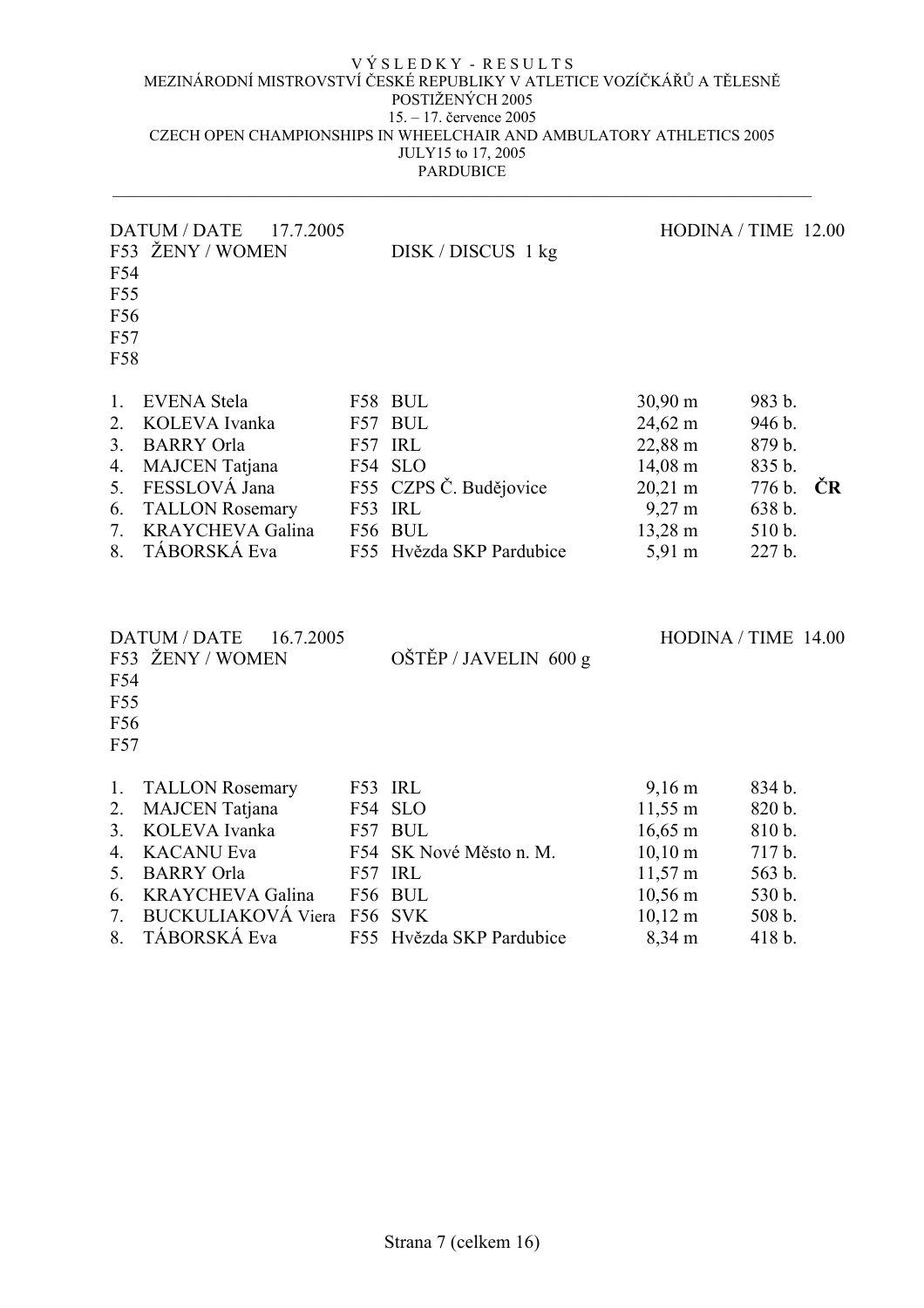| F54<br>F55<br>F56<br>F57<br>F58              | <b>DATUM / DATE</b><br>16.7.2005<br>F53 ŽENY / WOMEN                                                                                                                             |         | KOULE / SHOT PUT 3 kg<br>KOULE / SHOT PUT 3 kg<br>KOULE / SHOT PUT 3 kg<br>KOULE / SHOT PUT 3 kg<br>KOULE / SHOT PUT 4 kg |                                                                                                                                                                | HODINA / TIME 10.00                                                          |
|----------------------------------------------|----------------------------------------------------------------------------------------------------------------------------------------------------------------------------------|---------|---------------------------------------------------------------------------------------------------------------------------|----------------------------------------------------------------------------------------------------------------------------------------------------------------|------------------------------------------------------------------------------|
| 1.<br>2.<br>3.<br>4.<br>5.<br>6.<br>7.<br>8. | <b>KACANU Eva</b><br><b>MAJCEN</b> Tatjana<br>KOLEVA Ivanka<br><b>EVENA Stela</b><br>FESSLOVÁ Jana<br><b>BARRY</b> Orla<br>BUCKULIAKOVÁ Viera F56 SVK<br><b>KRAYCHEVA Galina</b> | F57 IRL | F54 SK Nové Město n. M.<br>F54 SLO<br>F57 BUL<br>F58 BUL<br>F55 CZPS Č. Budějovice<br>F56 BUL                             | $6,50 \; \rm{m}$<br>$6,02 \; \rm{m}$<br>$8,67 \; \mathrm{m}$<br>8,94 m<br>$6,85 \; \mathrm{m}$<br>$5,66 \text{ m}$<br>$4,86 \; \mathrm{m}$<br>$4,51 \text{ m}$ | 996 b.<br>923 b.<br>912 b.<br>905 b.<br>790 b.<br>594 b.<br>560 b.<br>520 b. |
|                                              | <b>DATUM / DATE</b><br>16.7.2005<br>F20 MUŽI / MEN                                                                                                                               |         | DISK / DISCUS 2 kg                                                                                                        |                                                                                                                                                                | HODINA / TIME 11.00                                                          |
|                                              | AL-MUHAIRBI Essa                                                                                                                                                                 |         | <b>UAE</b>                                                                                                                | 30,49 m                                                                                                                                                        |                                                                              |
| F20                                          | DATUM / DATE<br>16.7.2005<br>F12 MUŽI / MEN                                                                                                                                      |         | OŠTĚP / JAVELIN 800g                                                                                                      |                                                                                                                                                                | HODINA / TIME 17.00                                                          |
| $\mathbf{1}$<br>2.                           | <b>GRLICA Miloš</b><br>AL-MUHAIRBI Essa                                                                                                                                          |         | F12 SCG<br>F <sub>20</sub> UAE                                                                                            | 56,07 m<br>38,37 m                                                                                                                                             | 1000 b.<br>697 b.                                                            |
|                                              | <b>DATUM / DATE</b><br>17.7.2005<br>F20 MUŽI / MEN                                                                                                                               |         | KOULE / SHOT PUT 7,26 kg                                                                                                  |                                                                                                                                                                | HODINA / TIME 10.00                                                          |
|                                              | <b>AL-MUHAIRBI Essa</b>                                                                                                                                                          |         | <b>UAE</b>                                                                                                                | $10,23 \; \text{m}$                                                                                                                                            |                                                                              |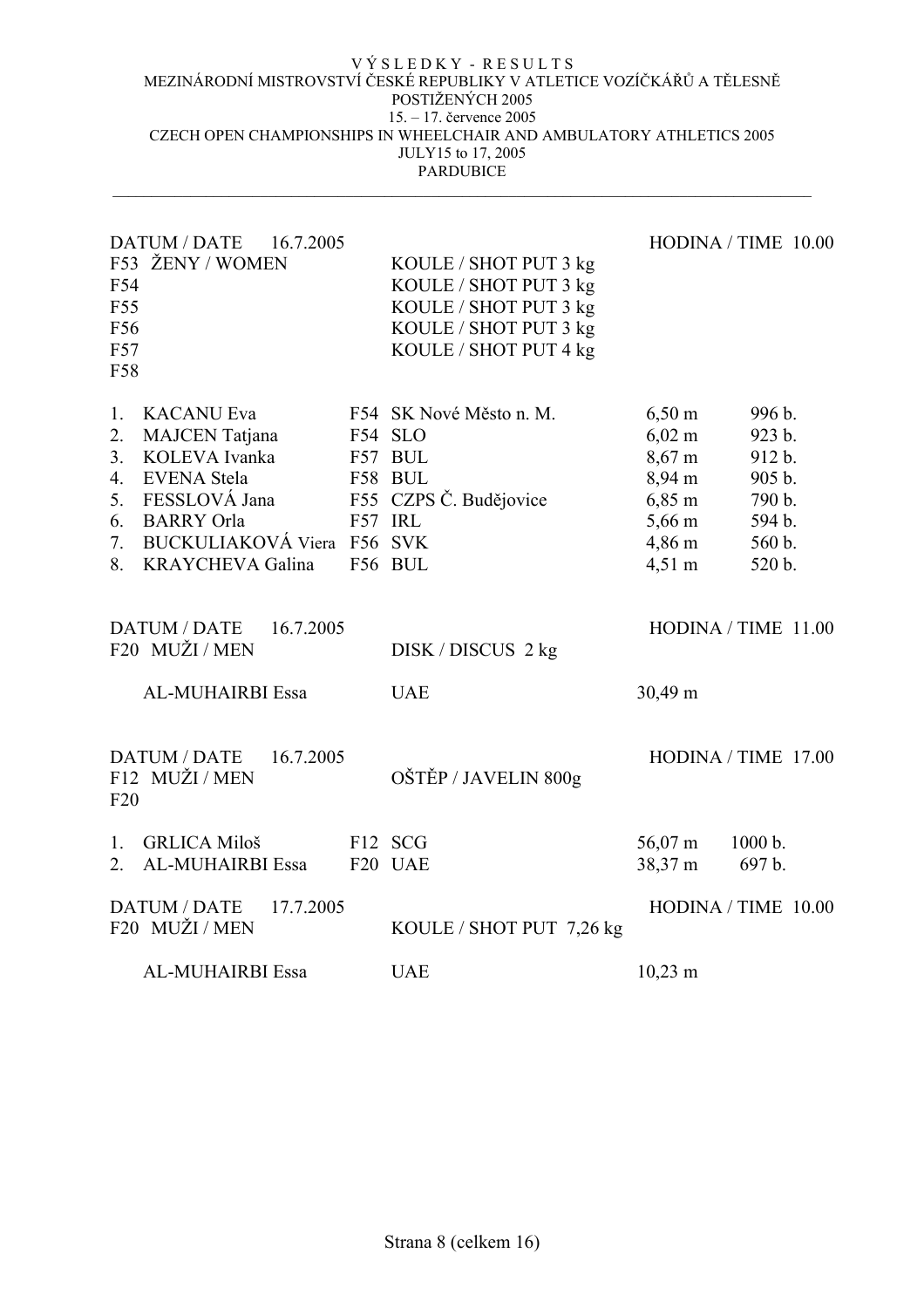| F44<br>F46                       | <b>DATUM / DATE</b><br>16.7.2005<br>F42 MUŽI/MEN                                                                                         |                          | $DISK / DISCUS$ 1,5 kg                                                                                                 |                                                                                                | HODINA / TIME 11.00                                      |
|----------------------------------|------------------------------------------------------------------------------------------------------------------------------------------|--------------------------|------------------------------------------------------------------------------------------------------------------------|------------------------------------------------------------------------------------------------|----------------------------------------------------------|
| 1.<br>2.<br>3.<br>4.<br>5.<br>6. | <b>OVCHAROV</b> Dechko<br>VŠOLÁK Ladislav<br><b>VOLF Pavel</b><br><b>SZALACZI Petr</b><br><b>NIKOLAOU Nicos</b><br>TITL Zdeněk           | F42                      | F42 BUL<br>F44 SK ZPS Frýdek-Místek<br>SK ZPS Frýdek-Místek<br>F42 SK Bavaria Opava<br>F46 CYP<br>F44 APA VČAS Olomouc | $36,39 \text{ m}$<br>33,68 m<br>24,92 m<br>$19,44 \text{ m}$<br>18,34 m<br>$15,21 \text{ m}$   | 780 b.<br>636 b.<br>534 b.<br>417 b.<br>346 b.<br>287 b. |
| F44<br>F46                       | 16.7.2005<br>DATUM / DATE<br>F42 MUŽI / MEN                                                                                              |                          | OŠTĚP / JAVELIN 800 g                                                                                                  |                                                                                                | HODINA / TIME 17.00                                      |
| 1.<br>2.<br>3.<br>4.<br>5.<br>6. | <b>OVCHAROV</b> Dechko<br>VŠOLÁK Ladislav<br><b>DEMETRIOU Demetris</b><br><b>NIKOLAOU Nicos</b><br><b>SZALACZI Petr</b><br>TITL Zdeněk   |                          | F42 BUL<br>F44 SK ZPS Frýdek-Místek<br>F44 CYP<br>F46 CYP<br>F42 SK Bavaria Opava<br>F44 APA VČAS Olomouc              | $45,10 \text{ m}$<br>31,81 m<br>$22,36 \text{ m}$<br>23,26 m<br>$17,16 \; \text{m}$<br>14,04 m | 920 b.<br>533 b.<br>410 b.<br>388 b.<br>312 b.<br>257 b. |
| F44<br>F46                       | 17.7.2005<br><b>DATUM / DATE</b><br>F42 MUŽI / MEN                                                                                       |                          | KOULE / SHOT PUT 6 kg                                                                                                  |                                                                                                | HODINA / TIME 10.00                                      |
| 1.<br>2.<br>3.<br>4.<br>5.<br>6. | <b>OVCHAROV</b> Dechko<br><b>VOLF Pavel</b><br><b>NIKOLAOU Nicos</b><br><b>DEMETRIOU</b> Demetris<br><b>SZALACZI Petr</b><br>TITL Zdeněk | F42<br>F42<br>F42<br>F44 | BUL<br>SK ZPS Frýdek-Místek<br>F46 CYP<br>F44 CYP<br>SK Bavaria Opava<br>APA VČAS Olomouc                              | $10,80 \; \text{m}$<br>9,49 m<br>9,85 m<br>$7,50 \text{ m}$<br>5,40 m<br>5,39 m                | 799 b.<br>702 b.<br>646 b.<br>492 b.<br>399 b.<br>354 b. |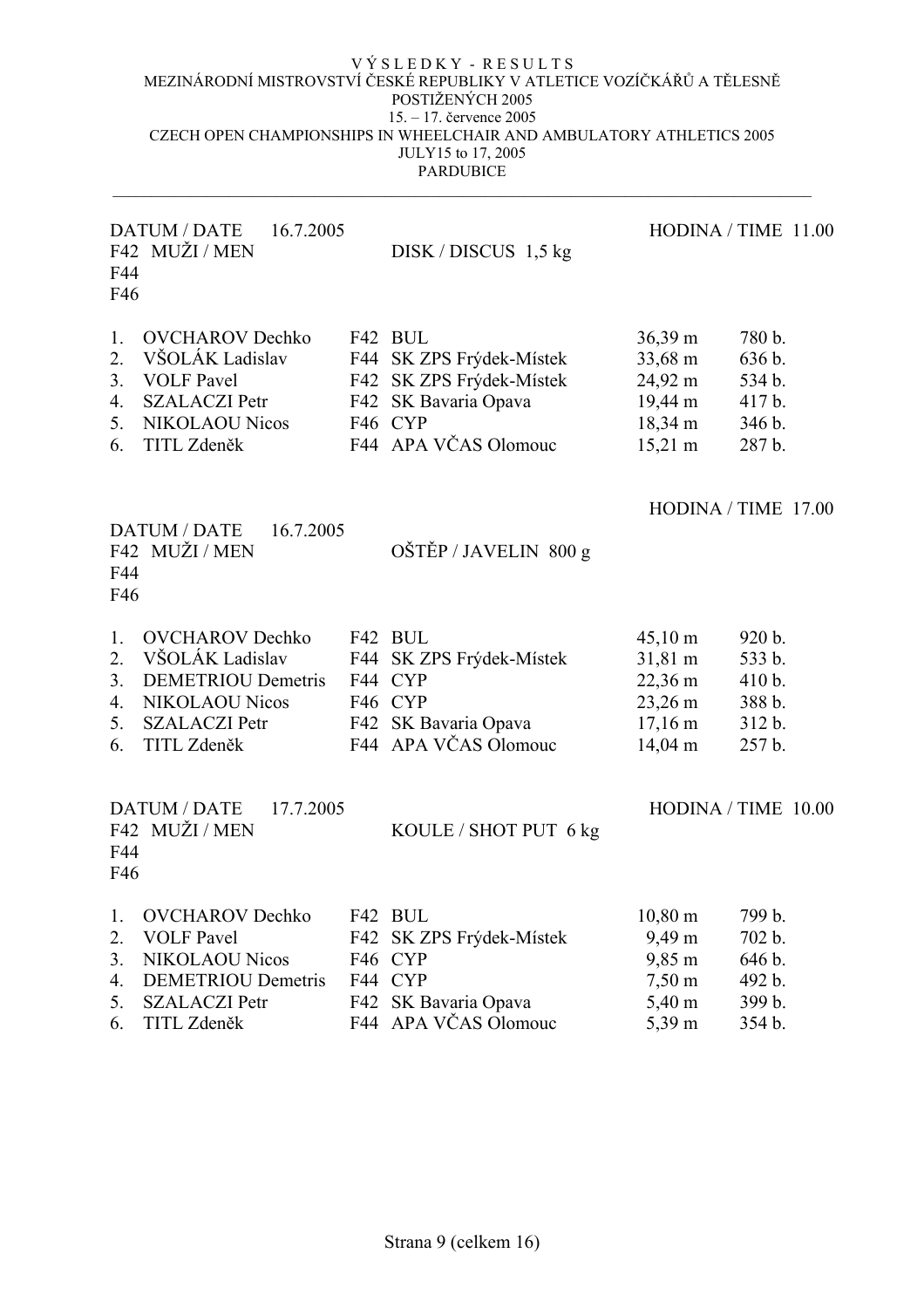| F37                                | <b>DATUM / DATE</b><br>16.7.2005<br>F36 MUŽI / MEN                                      |                               | $DISK / DISCUS$ 1 kg  |                                                                                    | HODINA / TIME 11.00                  |
|------------------------------------|-----------------------------------------------------------------------------------------|-------------------------------|-----------------------|------------------------------------------------------------------------------------|--------------------------------------|
| 1.<br>2.<br>3.<br>4.               | <b>IZAKAR</b> Franjo<br><b>DUNNE</b> Trevor<br><b>DOYLE Darren</b><br>McGILLAVARY Brian | F37 IRL<br>F36 IRL<br>F37 IRL | F37 SLO               | $36,96 \text{ m}$<br>$32,59 \text{ m}$<br>$13,81 \text{ m}$<br>$17,75 \; \text{m}$ | 745 b.<br>657 b.<br>393 b.<br>358 b. |
| F37                                | DATUM / DATE<br>16.7.2005<br>F36 MUŽI / MEN                                             |                               | OŠTĚP / JAVELIN 600 g |                                                                                    | HODINA / TIME 17.00                  |
| $\mathbf{1}$ .<br>$\overline{2}$ . | <b>DUNNE</b> Trevor<br><b>DOYLE Darren</b>                                              | F37 IRL<br>F36 IRL            |                       | $25,61 \text{ m}$<br>$11,26 \; \text{m}$                                           | 548 b.<br>303 b.                     |
| F37                                | DATUM / DATE<br>17.7.2005<br>F36 MUŽI / MEN                                             |                               | KOULE / SHOT PUT 5 kg |                                                                                    | HODINA / TIME 10.00                  |
| 1.                                 | <b>IZAKAR</b> Franjo                                                                    |                               | F37 SLO               | $12,26 \text{ m}$                                                                  | 873 b.                               |
| 2.                                 | <b>DUNNE</b> Trevor                                                                     | F37 IRL                       |                       | $9,70 \text{ m}$                                                                   | 691 b.                               |
| 3.<br>4.                           | <b>DOYLE Darren</b><br>McGILLAVARY Brian                                                | F36 IRL<br>F37 IRL            |                       | $5,17 \text{ m}$<br>$4,94 \; \text{m}$                                             | 429 b.<br>352 b.                     |
|                                    | <b>DATUM / DATE</b><br>16.7.2005<br>F35 ŽENY / WOMEN                                    |                               | DISK / DISCUS 1 kg    | HODINA / TIME 11.00                                                                |                                      |
|                                    | FOLTOVÁ Veronika                                                                        |                               | Hvězda SKP Pardubice  | $21,23 \; \text{m}$                                                                |                                      |
|                                    | <b>DATUM / DATE</b><br>16.7.2005<br>F35 ŽENY / WOMEN                                    |                               | OŠTĚP / JAVELIN 600 g | $HODINA / TIME$ 14.00                                                              |                                      |
|                                    | FOLTOVÁ Veronika                                                                        |                               | Hvězda SKP Pardubice  | $19,32 \text{ m}$                                                                  |                                      |
|                                    | <b>DATUM / DATE</b><br>17.7.2005<br>F35 ŽENY / WOMEN                                    |                               | KOULE / SHOT PUT 3 kg | $HODINA / TIME$ 11.00                                                              |                                      |
|                                    | FOLTOVÁ Veronika                                                                        |                               | Hvězda SKP Pardubice  | $8,70 \; \text{m}$                                                                 |                                      |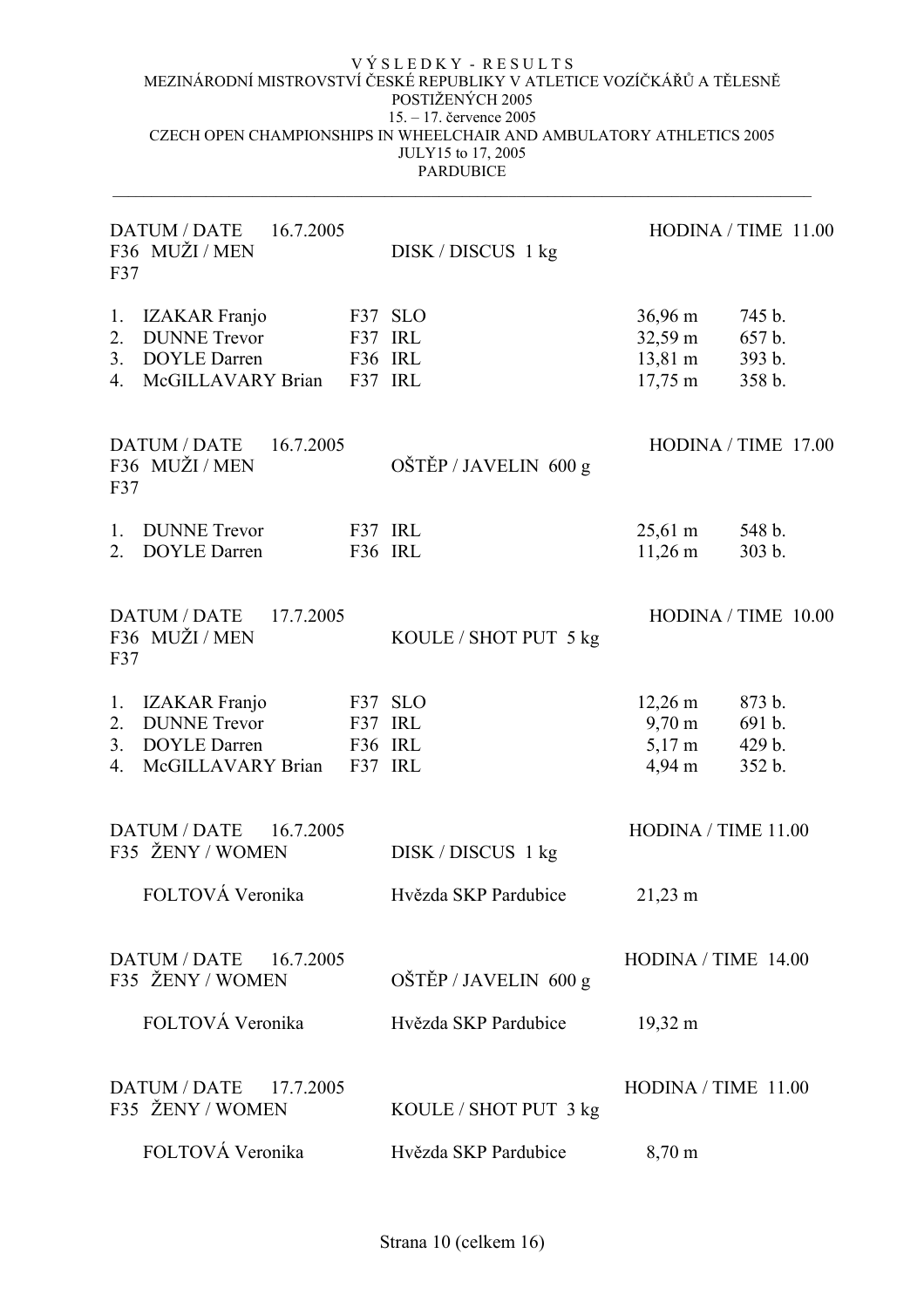| DATUM / DATE 17.7.2005<br>F11 MUŽI/MEN                                                   | SKOK DO DÁLKY /<br><b>LOMG JUMP</b>            | HODINA / TIME 10.00                                          |
|------------------------------------------------------------------------------------------|------------------------------------------------|--------------------------------------------------------------|
| <b>PORRAS Santana Xaver</b>                                                              | ESP – Catalanya                                | 5,90 m                                                       |
| DATUM / DATE<br>17.7.2005<br>F38 MUŽI/MEN<br>F42<br>F46                                  | <b>SKOK DO DÁLKY /</b><br><b>LOMG JUMP</b>     | HODINA / TIME 10.00                                          |
| <b>BRYCH Oldřich</b><br>$1_{\cdot}$<br>2. GERGANSKI Kristo<br><b>ALKARBI Hamad</b><br>3. | F38 Hvězda SKP Pardubice<br>F42 BUL<br>F46 UAE | $4,65 \; \mathrm{m}$<br>$4,39 \text{ m}$<br>$3,78 \text{ m}$ |
| <b>DATUM / DATE</b><br>17.7.2005<br>F12 ŽENY / WOMEN<br>F46                              | SKOK DO DÁLKY /<br><b>LOMG JUMP</b>            | HODINA / TIME 10.00                                          |
| 1. GAJARSKÁ Lenka<br>F46 SVK<br>2. LÁZARO Calleja Rosalía F12 ESP - Catalanya            |                                                | 5,41 m<br>$5,05 \; \text{m}$                                 |
| DATUM / DATE<br>16.7.2005<br>F42 MUŽI / MEN                                              | SKOK DO VÝŠKY /<br><b>HIGH JUMP</b>            | HODINA / TIME 10.00                                          |
| <b>GERGANSKI Hristo</b>                                                                  | <b>BUL</b>                                     | 145 cm                                                       |
| DATUM / DATE<br>16.7.2005<br>F46 ŽENY / WOMEN                                            | SKOK DO VÝŠKY /<br><b>HIGH JUMP</b>            | HODINA / TIME 10.00                                          |
| GAJARSKÁ Lenka                                                                           | <b>SVK</b>                                     | 171 cm<br><b>WR</b>                                          |
| <b>DATUM / DATE</b><br>16.7.2005<br>T52 MUŽI / MEN                                       | $100$ m JIZDA / RIDE                           | HODINA / TIME 10.00                                          |
| HOVNIK Damjan                                                                            | <b>SLO</b>                                     | 23,10 sec.                                                   |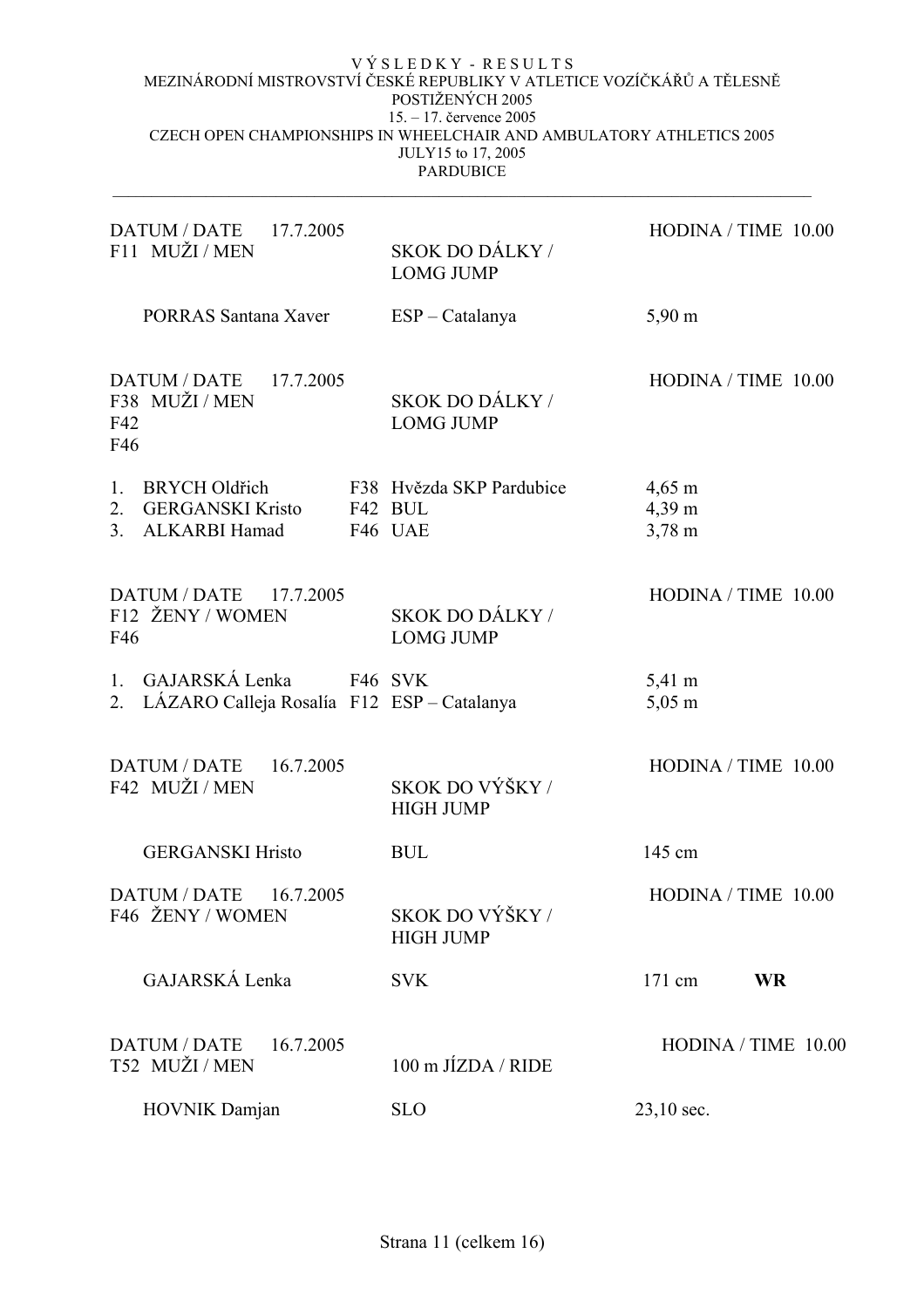| <b>DATUM / DATE</b><br>16.7.2005<br>T54 MUŽI / MEN                             | 100 m JÍZDA / RIDE              | HODINA / TIME 10.00        |
|--------------------------------------------------------------------------------|---------------------------------|----------------------------|
| <b>WAHDANI</b> Mohamed<br>$1_{\cdot}$<br>ŠČAMBURA Dušan<br>$2_{-}$             | <b>UAE</b><br>AK Olomouc        | $16,50$ sec.<br>22,60 sec. |
| <b>DATUM / DATE</b><br>16.7.2005<br>T54 ŽENY / WOMEN                           | $100 \text{ m JÍZDA}$ / RIDE    | HODINA / TIME 10.00        |
| TÁBORSKÁ Eva                                                                   | Hvězda SKP Pardubice            | 23,70 sec.                 |
| <b>DATUM / DATE</b><br>16.7.2005<br>T52 MUŽI / MEN                             | 200 m JÍZDA / RIDE              | HODINA / TIME 10.30        |
| <b>HOVNIK Daman</b>                                                            | <b>SLO</b>                      | 44,10 sec.                 |
| <b>DATUM / DATE</b><br>16.7.2005<br>T54 MUŽI / MEN                             | $200 \text{ m J}$ $(ZDA / RIDE$ | HODINA / TIME 10.30        |
| 1 <sub>1</sub><br><b>WAHDANI</b> Mohamed<br>ŠČAMBURA Dušan<br>$\overline{2}$ . | <b>UAE</b><br>AK Olomouc        | 30,50 sec.<br>43,20 sec.   |
| <b>DATUM / DATE</b><br>16.7.2005<br>T54 ŽENY / WOMEN                           | $200 \text{ m J}$ $(ZDA / RIDE$ | HODINA / TIME 10.00        |
| TÁBORSKÁ Eva                                                                   | Hvězda SKP Pardubice            | 46,8 sec.                  |
| <b>DATUM / DATE</b><br>16.7.2005<br>T54 MUŽI / MEN                             | 800 m JÍZDA / RIDE              | HODINA / TIME 17.30        |
| <b>ALSAADI Ali</b>                                                             | <b>UAE</b>                      | $2:09,20$ min.             |
| <b>DATUM / DATE</b><br>16.7.2005<br>T54 ŽENY / WOMEN                           | 800 m JÍZDA / RIDE              | HODINA / TIME 17.30        |
| TÁBORSKÁ Eva                                                                   | Hvězda SKP Pardubice            | $4:13,10 \text{ min.}$     |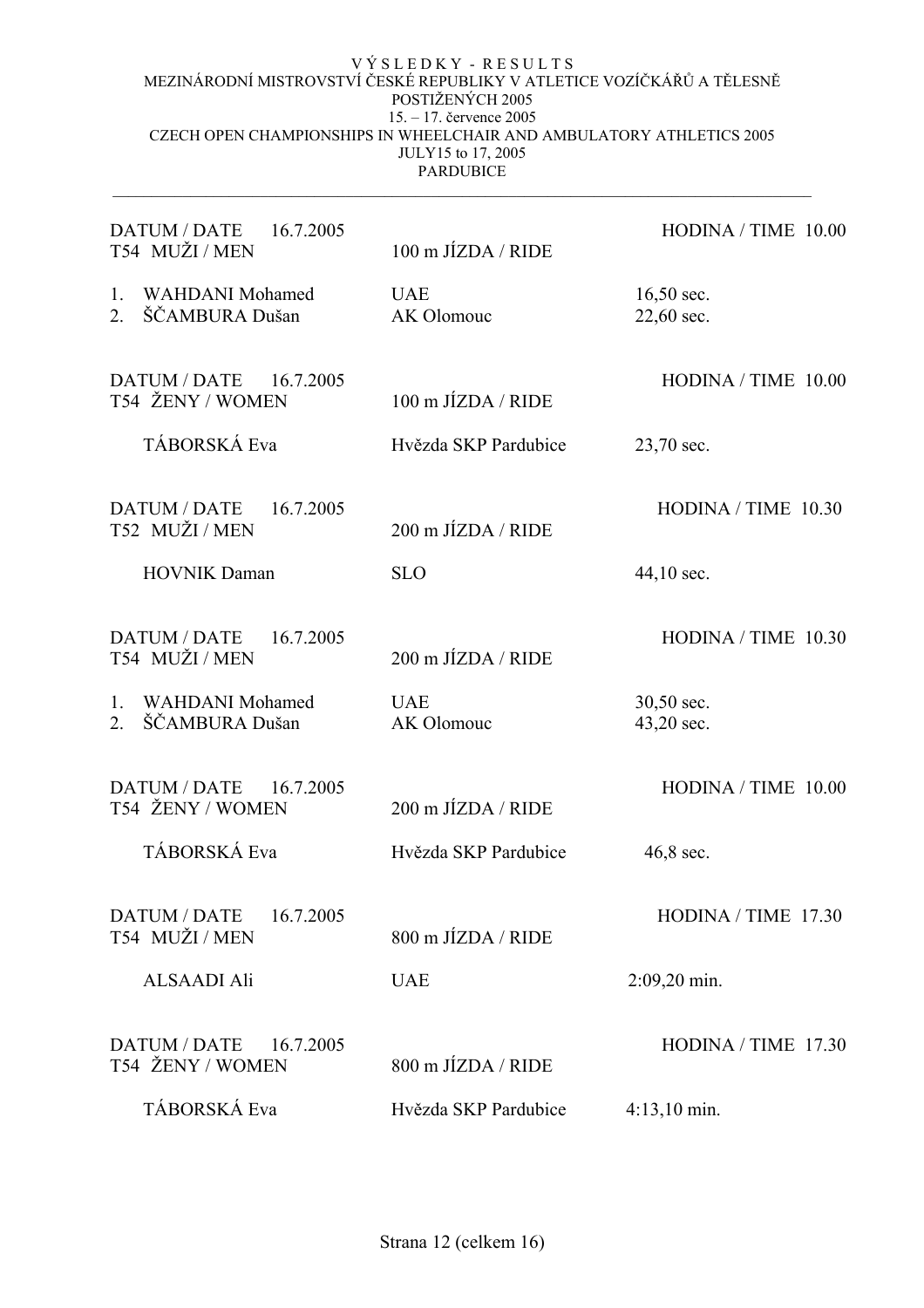| <b>DATUM / DATE</b><br>16.7.2005<br>T54 MUŽI/MEN                                                                                                   | 1 500 m JÍZDA / RIDE                                                 | HODINA / TIME 17.45                                                |
|----------------------------------------------------------------------------------------------------------------------------------------------------|----------------------------------------------------------------------|--------------------------------------------------------------------|
| <b>IBRAHIM Salim Ahmed</b><br>1.<br>2.<br><b>MOHAMED Aabdalla</b><br><b>ALSAADI Ali</b><br>3.                                                      | <b>UAE</b><br><b>UAE</b><br><b>UAE</b>                               | $3:41,50 \text{ min.}$<br>3:41,60 min.<br>3:41,20 min.             |
| <b>DATUM / DATE</b><br>16.7.2005<br>T54 ŽENY / WOMEN                                                                                               | $1500$ m J $IZDA$ / RIDE                                             | HODINA / TIME 17.45                                                |
| TÁBORSKÁ Eva                                                                                                                                       | Hvězda SKP Pardubice                                                 | 8:37,00 min.                                                       |
| <b>DATUM / DATE</b><br>16.7.2005<br>T54 MUŽI/MEN                                                                                                   | 1 500 m JÍZDA / RIDE                                                 | HODINA / TIME 17.45                                                |
| <b>IBRAHIM Salim Ahmed</b><br>1.<br><b>MOHAMED Aabdalla</b><br>2.<br><b>ALSAADI Ali</b><br>3.                                                      | <b>UAE</b><br><b>UAE</b><br><b>UAE</b>                               | 12:42,50 min.<br>12:42,60 min.<br>14:11,30 min.                    |
| <b>DATUM / DATE</b><br>16.7.2005<br>T11 MUŽI/MEN                                                                                                   | 100 m BĚH / RUN                                                      | HODINA / TIME 11.00                                                |
| <b>PORRAS Santana Xaver</b><br>1.<br>SRETEBOVIČ Dušan<br>$2_{-}$                                                                                   | ESP - Catalanya<br><b>SCG</b>                                        | $12,20$ sec.<br>12,60 sec.                                         |
| <b>DATUM / DATE</b><br>16.7.2005<br>T36 MUŽI / MEN<br>T37<br>T38                                                                                   | $100 \text{ m}$ BĚH / RUN                                            | HODINA / TIME $11.00$                                              |
| <b>ALI QAMBAR Ali</b><br>1.<br><b>ESSA Hassan Ahmed</b><br>2.<br>HASSAN Ali Abdalla<br>3.<br><b>BRYCH Oldřich</b><br>4.<br>MARKOVIČ Slobodan<br>5. | T37 UAE<br>T36 UAE<br>T36 UAE<br>T38 Hvězda SKP Pardubice<br>T36 SCG | 12,30 sec.<br>13,10 sec.<br>13,20 sec.<br>13,50 sec.<br>19,20 sec. |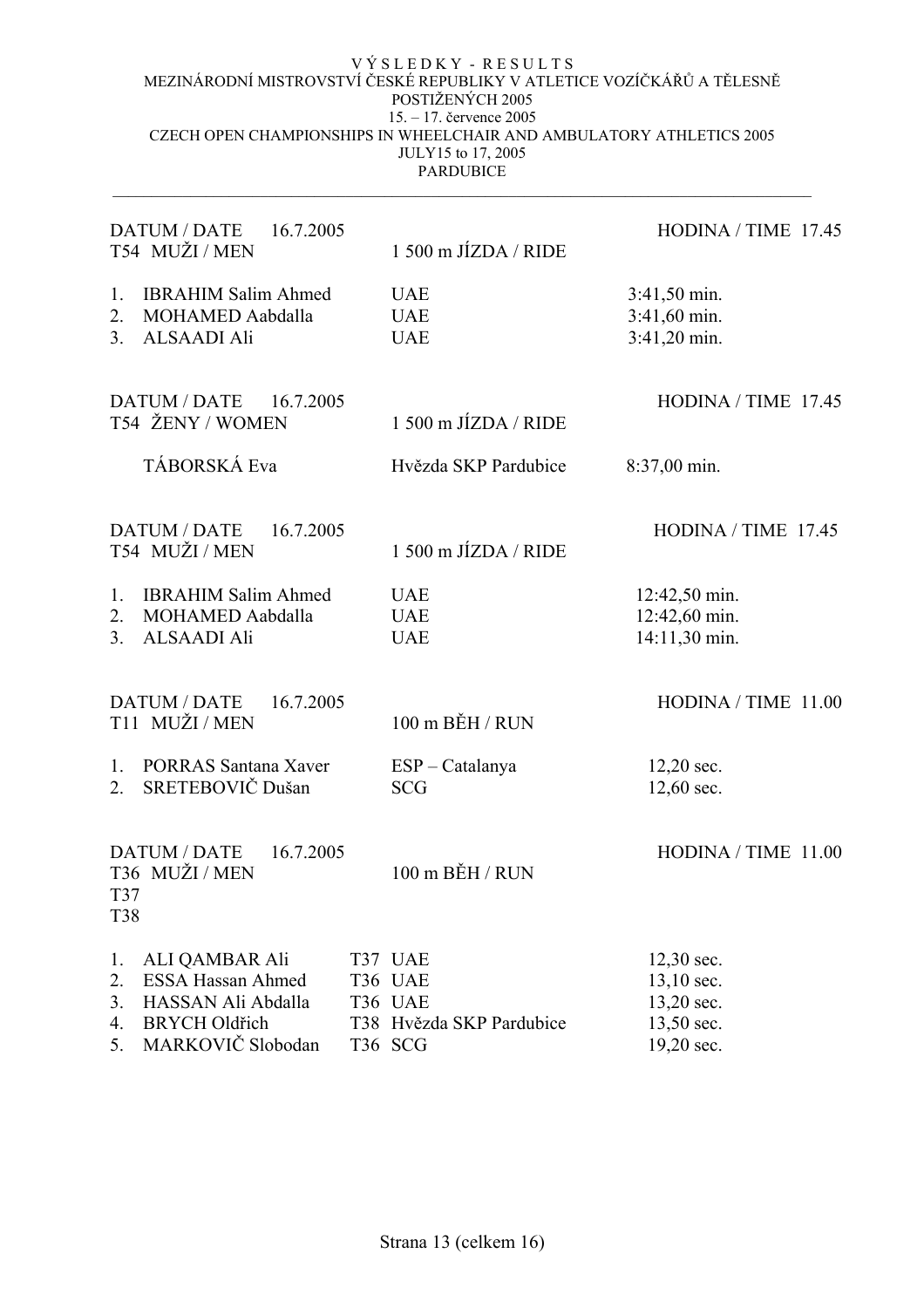| DATUM / DATE<br>16.7.2005<br>T42 MUŽI/MEN<br>T <sub>46</sub> |                                                                               |  | $100$ m $B$ ĚH / RUN                 | HODINA / TIME 11.00                      |
|--------------------------------------------------------------|-------------------------------------------------------------------------------|--|--------------------------------------|------------------------------------------|
| 1.<br>2.<br>3.                                               | OBEID Mohamed Seif T46 UAE<br><b>ALKARBI Hamad</b><br><b>GERGANSKI Hristo</b> |  | T46 UAE<br>T42 BUL                   | $11,70$ sec.<br>13,70 sec.<br>16,10 sec. |
| T44                                                          | DATUM / DATE 16.7.2005<br>T12 ŽENY / WOMEN                                    |  | $100$ m $B$ ĚH / RUN                 | HODINA / TIME 11.00                      |
| 1.<br>2.<br>3.                                               | NGUI Ngana Eva<br>CONGOST Mohedano Elen T12 ESP - Catalanya<br>VICKI Hansford |  | T12 ESP – Catalanya<br>T44 BRG       | 13,40 sec.<br>13,70 sec.<br>15,90 sec.   |
| <b>T38</b>                                                   | <b>DATUM / DATE</b><br>16.7.2005<br>T36 MUŽI / MEN                            |  | 200 m BĚH / RUN                      | HODINA / TIME 12.00                      |
| $1_{\cdot}$<br>2.                                            | <b>ESSA Hassan Ahmed</b><br><b>BRYCH Oldřich</b>                              |  | T36 UAE<br>T38 Hvězda SKP Pardubice  | 28,20 sec.<br>28,40 sec.                 |
|                                                              | <b>DATUM / DATE</b><br>16.7.2005<br>T46 MUŽI / MEN                            |  | 200 m BĚH / RUN                      | HODINA / TIME 12.00                      |
| $1_{\cdot}$<br>2.                                            | <b>OBEID</b> Mohamed Seif<br>ALKARBI Hamad                                    |  | T46 UAE<br>T46 UAE                   | 24,10 sec.<br>29,60 sec.                 |
| <b>DATUM / DATE</b><br>16.7.2005<br>T12 ŽENY / WOMEN         |                                                                               |  | 200 m BĚH / RUN                      | HODINA / TIME 12.00                      |
| 1.<br>2.                                                     | <b>CONGOST</b> Mohedano Elen<br>NGUI Ngana Eva                                |  | $ESP - Catalanya$<br>ESP - Catalanya | 28,60 sec.<br>28,70 sec.                 |
|                                                              | <b>DATUM / DATE</b><br>16.7.2005<br>T20 MUŽI / MEN                            |  | $400$ m BĚH / RUN                    | HODINA / TIME 14.00                      |
|                                                              | MOSSA Al Balouchi                                                             |  | <b>UAE</b>                           | 57,00 sec.                               |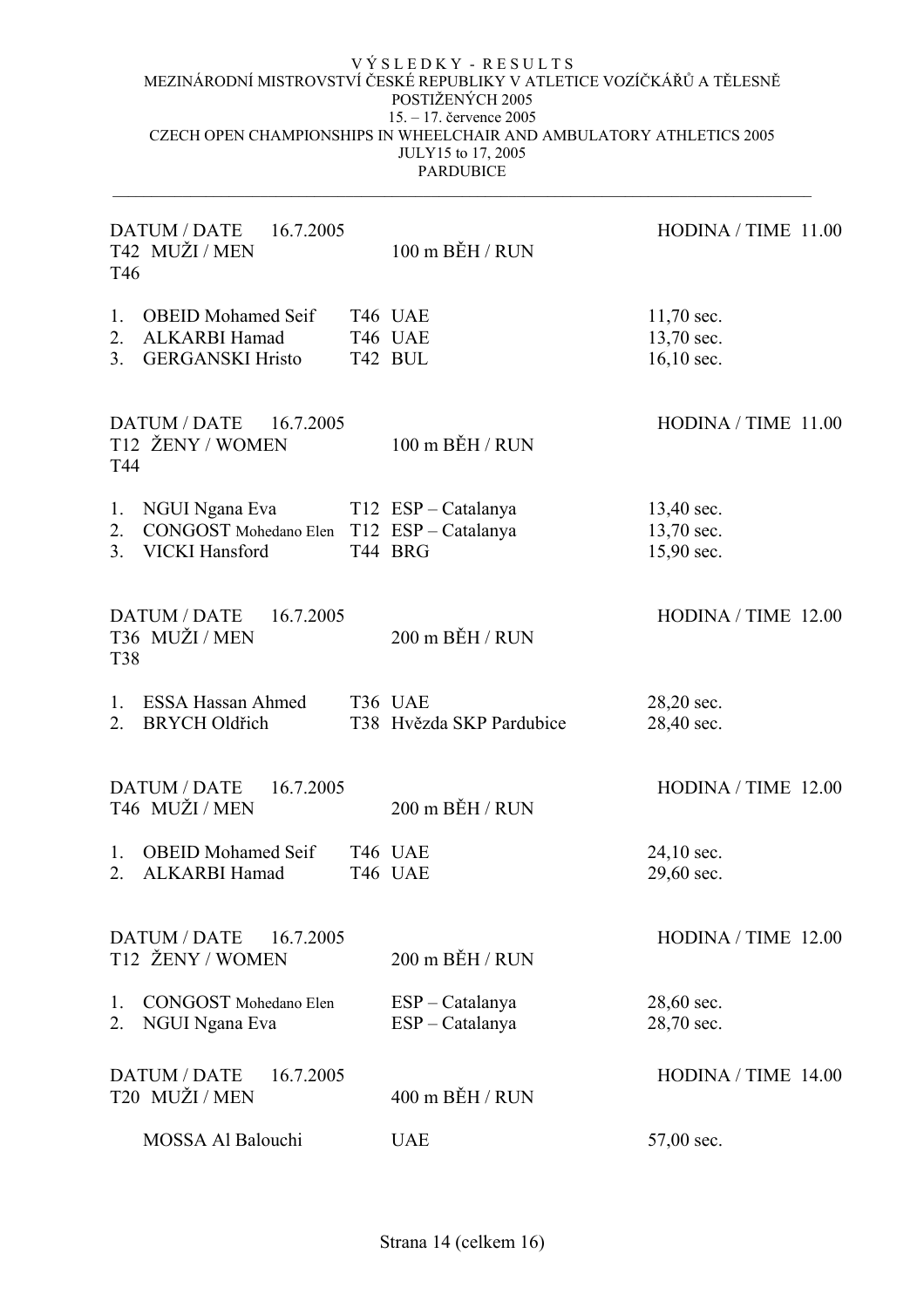| <b>DATUM / DATE</b><br>16.7.2005<br>T36 MUŽI/MEN<br>T37 |                                                        | 400 m BĚH / RUN | HODINA / TIME 14.00                  |                                        |
|---------------------------------------------------------|--------------------------------------------------------|-----------------|--------------------------------------|----------------------------------------|
| 1.<br>$\overline{2}$                                    | ALI QAMBAR Ali<br>HASSAN Ali Abdalla                   |                 | T37 UAE<br>T36 UAE                   | 58,00 sec.<br>$1:05,60$ min.           |
|                                                         | <b>DATUM / DATE</b><br>16.7.2005<br>T46 MUŽI / MEN     |                 | $400$ m $B$ ĚH / RUN                 | HODINA / TIME $14.00$                  |
| $1_{-}$<br>2.                                           | <b>OBEID</b> Mohamed Seif<br>ALKARBI Hamad             |                 | T46 UAE<br>T46 UAE                   | 54,60 sec.<br>$1:10,40$ min.           |
|                                                         | <b>DATUM / DATE</b><br>16.7.2005<br>T12 MUŽI/MEN       |                 | 800 m BĚH / RUN                      | HODINA / TIME 17.00                    |
| 1.                                                      | <b>AVILA</b> Rodríguez Ignácio<br>ÁVILA Rodríguez Abel |                 | $ESP - Catalanya$<br>ESP - Catalanya | 2:00,40 min.<br>2:00,80 min.           |
|                                                         | <b>DATUM / DATE</b><br>16.7.2005<br>T20 MUŽI/MEN       |                 | 800 m BĚH / RUN                      | HODINA / TIME 17.00                    |
|                                                         | <b>MOSSA Al Balouchi</b>                               |                 | <b>UAE</b>                           | 2:17,30 min.                           |
|                                                         | 16.7.2005<br>DATUM / DATE<br>T36 MUŽI/MEN              |                 | $800$ m $B$ ĚH / RUN                 | HODINA / TIME 17.00                    |
|                                                         | <b>RASHED Alnuaimi</b>                                 |                 | <b>UAE</b>                           | 2:44,40 min.                           |
|                                                         | <b>DATUM / DATE</b><br>17.7.2005<br>T12 MUŽI / MEN     |                 | 1 500 m BĚH / RUN                    | HODINA / TIME 10.30                    |
| 1.<br>2.                                                | ÁVILA Rodríguez Abel<br>ÁVILA Rodríguez Ignácio        |                 | $ESP - Catalanya$<br>ESP - Catalanya | $4:16,70 \text{ min.}$<br>4:17,30 min. |